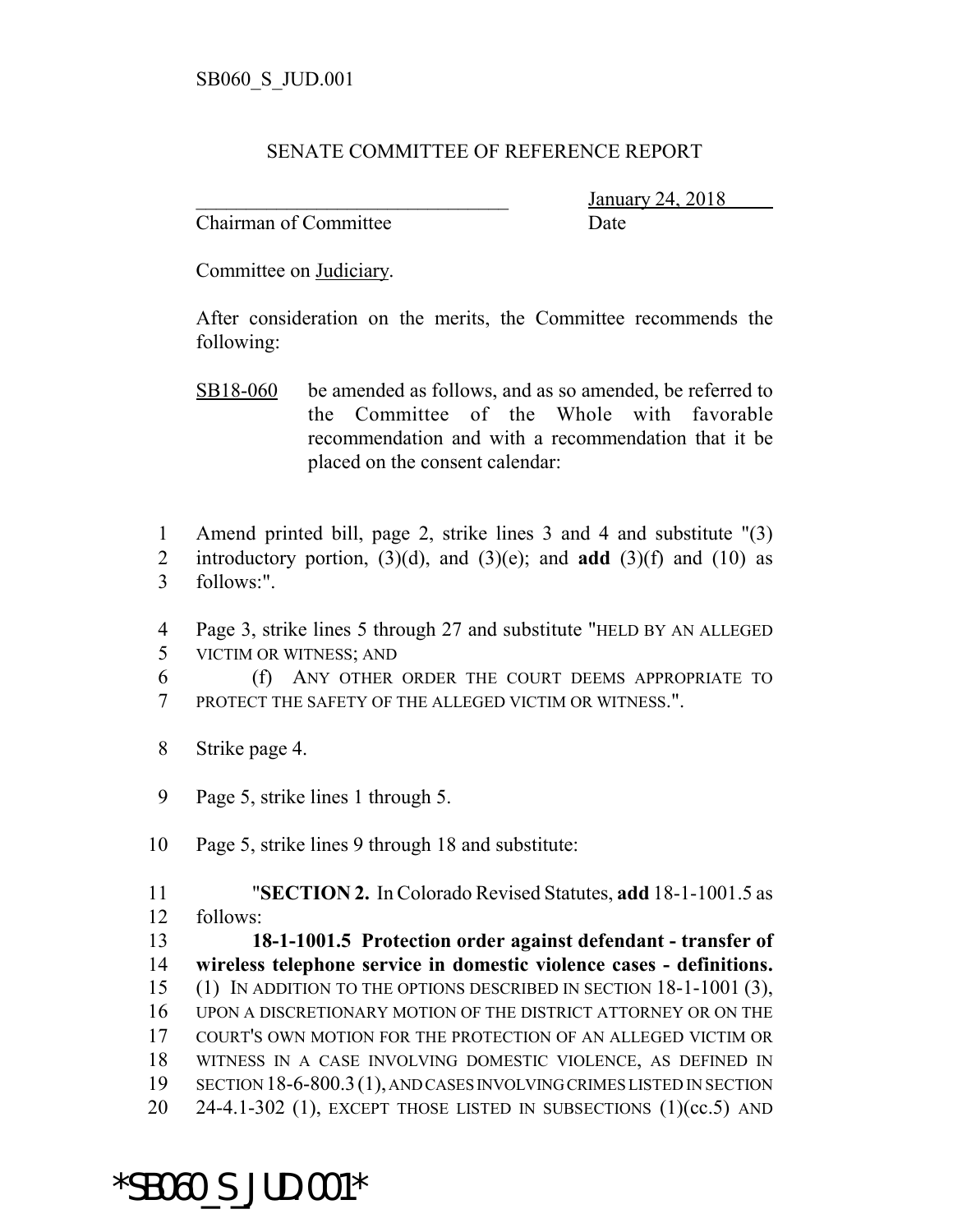(1)(cc.6) OF THAT SECTION, THE COURT MAY ENTER AN ORDER DIRECTING A WIRELESS TELEPHONE SERVICE PROVIDER TO TRANSFER THE FINANCIAL RESPONSIBILITY FOR AND RIGHTS TO A WIRELESS TELEPHONE NUMBER OR NUMBERS TO THE ALLEGED VICTIM OR WITNESS IF THE ALLEGED VICTIM OR WITNESS:

(a) IS NOT THE ACCOUNT HOLDER; AND

 (b) PROVES BY A PREPONDERANCE OF THE EVIDENCE THAT THE ALLEGED VICTIM OR WITNESS AND ANY MINOR CHILDREN IN HIS OR HER CARE ARE THE PRIMARY USERS OF EACH WIRELESS TELEPHONE NUMBER THAT WILL BE ORDERED TO BE TRANSFERRED BY A COURT PURSUANT TO THIS SECTION.

 (2) (a) AN ORDER TRANSFERRING THE FINANCIAL RESPONSIBILITY FOR AND RIGHTS TO A WIRELESS TELEPHONE NUMBER OR NUMBERS TO AN ALLEGED VICTIM OR WITNESS PURSUANT TO THIS SECTION MUST BE A SEPARATE WRITTEN ORDER THAT IS DIRECTED TO THE WIRELESS TELEPHONE SERVICE PROVIDER.

 (b) THE ORDER MUST LIST THE NAME AND BILLING TELEPHONE NUMBER OF THE ACCOUNT HOLDER, THE NAME AND CONTACT INFORMATION OF THE ALLEGED VICTIM OR WITNESS TO WHOM THE TELEPHONE NUMBER OR NUMBERS WILL BE TRANSFERRED, AND EACH TELEPHONE NUMBER TO BE TRANSFERRED TO THE ALLEGED VICTIM OR WITNESS.

 (c) THE COURT SHALL ENSURE THAT THE ALLEGED VICTIM'S OR WITNESS'S CONTACT INFORMATION IS NOT PROVIDED TO THE ACCOUNT HOLDER IN PROCEEDINGS HELD PURSUANT TO THIS SECTION.

26 (d) THE ORDER MUST BE SENT OR DELIVERED IN PERSON OR ELECTRONICALLY BY THE PROTECTED PARTY TO THE WIRELESS TELEPHONE SERVICE PROVIDER'S REGISTERED AGENT.

 (e) A WIRELESS TELEPHONE SERVICE PROVIDER SHALL TERMINATE THE ACCOUNT HOLDER'S USE OF A TELEPHONE NUMBER THAT THE COURT HAS ORDERED TO BE TRANSFERRED TO THE ALLEGED VICTIM OR WITNESS PURSUANT TO THIS SECTION UNLESS THE WIRELESS TELEPHONE SERVICE PROVIDER NOTIFIES THE ALLEGED VICTIM OR WITNESS AND THE COURT WITHIN FIVE BUSINESS DAYS AFTER THE ISSUANCE OF SUCH ORDER EITHER THAT AN ACCOUNT HOLDER NAMED IN THE ORDER HAS TERMINATED THE ACCOUNT OR THAT THE REQUESTED TRANSFER CANNOT BE EFFECTUATED DUE TO DIFFERENCES IN NETWORK TECHNOLOGY THAT PREVENT FUNCTIONALITY OF A DEVICE ON THE NETWORK OR DUE TO GEOGRAPHIC LIMITATIONS ON NETWORK OR SERVICE AVAILABILITY.

 (3) A TRANSFER ORDERED PURSUANT TO THIS SECTION DOES NOT PRECLUDE A WIRELESS TELEPHONE SERVICE PROVIDER FROM APPLYING

 $*$ SB060 S JUD.001 $*$  -2-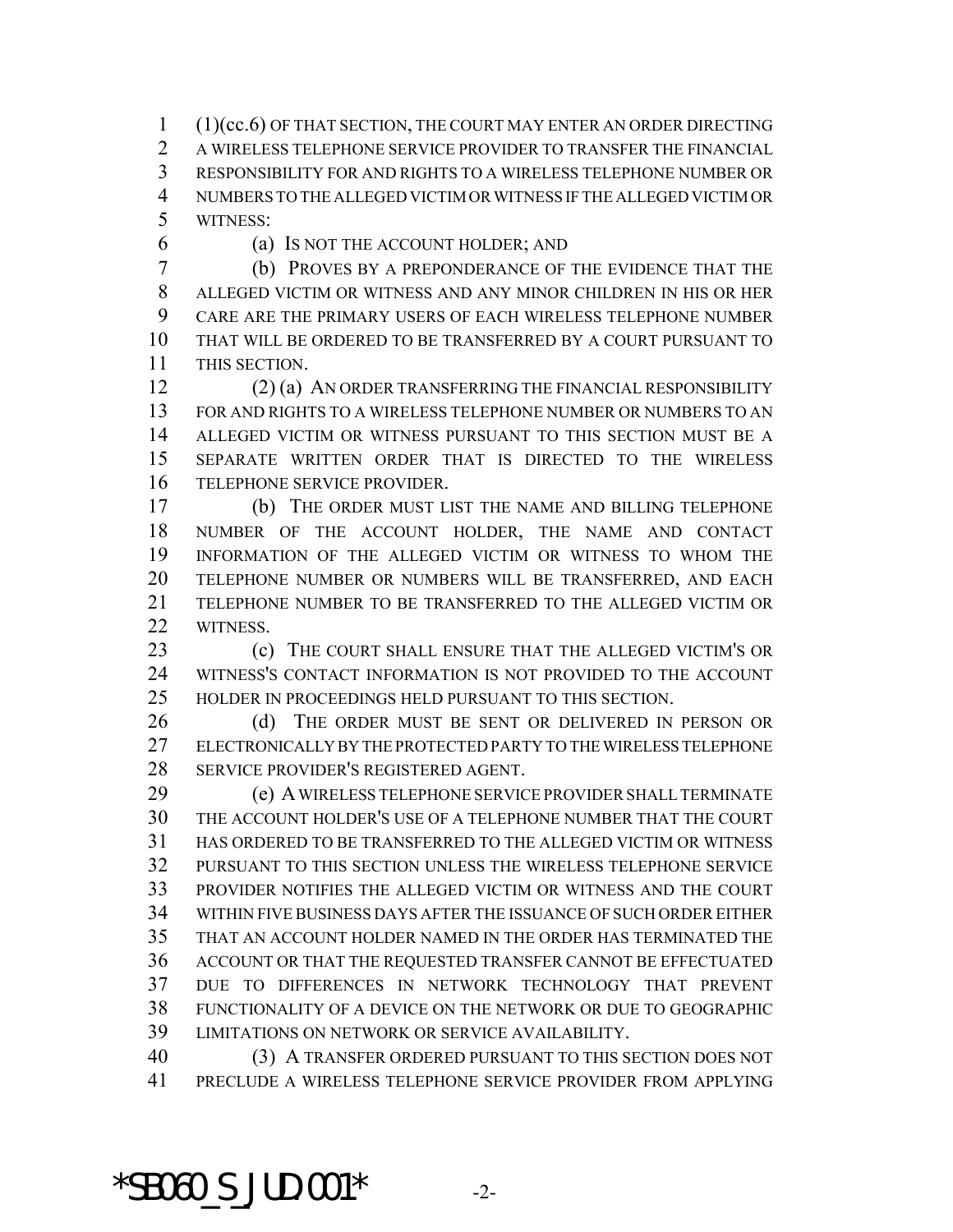ANY ROUTINE AND CUSTOMARY REQUIREMENTS FOR ACCOUNT ESTABLISHMENT TO THE ALLEGED VICTIM OR WITNESS AS PART OF THE TRANSFER OF FINANCIAL RESPONSIBILITY FOR A WIRELESS TELEPHONE NUMBER OR NUMBERS AND ANY DEVICES ATTACHED TO THE NUMBER OR NUMBERS, INCLUDING, WITHOUT LIMITATION, IDENTIFICATION, FINANCIAL INFORMATION, AND CUSTOMER PREFERENCES.

 (4) A WIRELESS TELEPHONE SERVICE PROVIDER IS IMMUNE FROM CIVIL LIABILITY FOR COMPLYING WITH AN ORDER TO TRANSFER A TELEPHONE NUMBER PURSUANT TO THIS SECTION.

10 (5) THE ISSUANCE OF A PROTECTION ORDER PURSUANT TO THIS SECTION DOES NOT PRECLUDE A COURT FROM ISSUING A PROTECTIVE ORDER IN A CIVIL PROCEEDING.

(6) FOR PURPOSES OF THIS SECTION:

(a) "ACCOUNT HOLDER" MEANS A DEFENDANT WHO:

 (I) IS CHARGED WITH AN OFFENSE, THE UNDERLYING BASIS OF WHICH INCLUDES AN ACT OF DOMESTIC VIOLENCE, AS DEFINED IN SECTION 18-6-800.3(1), OR A CRIME LISTED IN SECTION 24-4.1-302(1), EXCEPT FOR 18 THOSE CRIMES LISTED IN SUBSECTIONS (1)(cc.5) AND (1)(cc.6) OF THAT SECTION; AND

**(II) MAINTAINS AN ACCOUNT WITH A WIRELESS TELEPHONE** SERVICE PROVIDER.

 (b) "FINANCIAL RESPONSIBILITY" MEANS AN OBLIGATION TO PAY SERVICE FEES AND OTHER COSTS AND CHARGES ASSOCIATED WITH ANY TELEPHONE NUMBER.

 (c) "WIRELESS TELEPHONE SERVICE PROVIDER" MEANS A PERSON OR ENTITY THAT PROVIDES OR RESELLS COMMERCIAL MOBILE SERVICE, AS DEFINED IN SECTION 47 U.S.C. SEC. 332 (d)(1).

 **SECTION 3.** In Colorado Revised Statutes, 13-14-104.5, **amend** 29  $(7)(a)$  as follows:

 **13-14-104.5. Procedure for temporary civil protection order.** (7) (a) A temporary civil protection order may be issued if the issuing judge or magistrate finds that an imminent danger exists to the person or persons seeking protection under the civil protection order. In determining whether an imminent danger exists to the life or health of one or more persons, the court shall consider all relevant evidence concerning the safety and protection of the persons seeking the protection order. The court shall not deny a petitioner the relief requested because of the length of time between an act of abuse or threat of harm and the filing of the petition for a protection order. THE COURT SHALL NOT DENY A PETITIONER THE RELIEF REQUESTED BECAUSE A PROTECTION ORDER HAS BEEN ISSUED PURSUANT TO SECTION 18-1-1001 OR 18-1-1001.5.

 $*$ SB060 S JUD.001 $*$  -3-